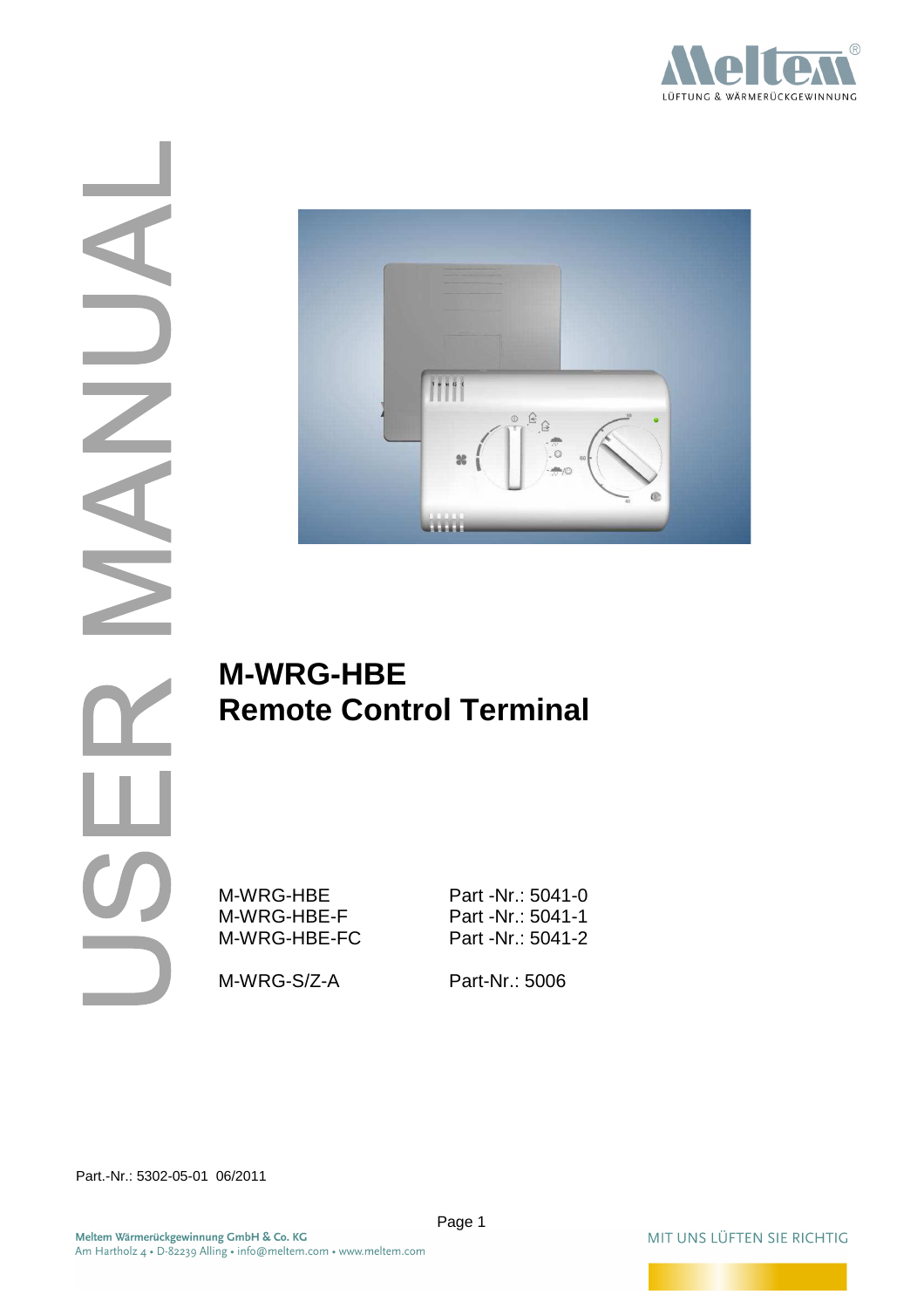

# **Contents**

| $\mathbf 1$      |                                                                                                                                                                                                                                         | 3                |
|------------------|-----------------------------------------------------------------------------------------------------------------------------------------------------------------------------------------------------------------------------------------|------------------|
| $\boldsymbol{2}$ | Operation                                                                                                                                                                                                                               |                  |
| 3                |                                                                                                                                                                                                                                         |                  |
| 4                |                                                                                                                                                                                                                                         | $\boldsymbol{4}$ |
| 5                |                                                                                                                                                                                                                                         | $\overline{5}$   |
| 6                |                                                                                                                                                                                                                                         | $\overline{5}$   |
| $\overline{7}$   | <i>Operating Mode Exhaust Air</i> <u>contained by the contractor</u> and the contractor of the contractor of the contractor of the contractor of the contractor of the contractor of the contractor of the contractor of the contractor | $\overline{5}$   |
| 8                |                                                                                                                                                                                                                                         | 6                |
| 9                |                                                                                                                                                                                                                                         | 7                |
| 10               | <i>Operating Mode Air Quality and Air Humidity Control</i>                                                                                                                                                                              |                  |
| 11               | <b>Boost Ventilation</b>                                                                                                                                                                                                                | -9               |
| 12               |                                                                                                                                                                                                                                         |                  |
| 13               |                                                                                                                                                                                                                                         | 10               |
| 14               |                                                                                                                                                                                                                                         | 11               |
| 15               |                                                                                                                                                                                                                                         | 12               |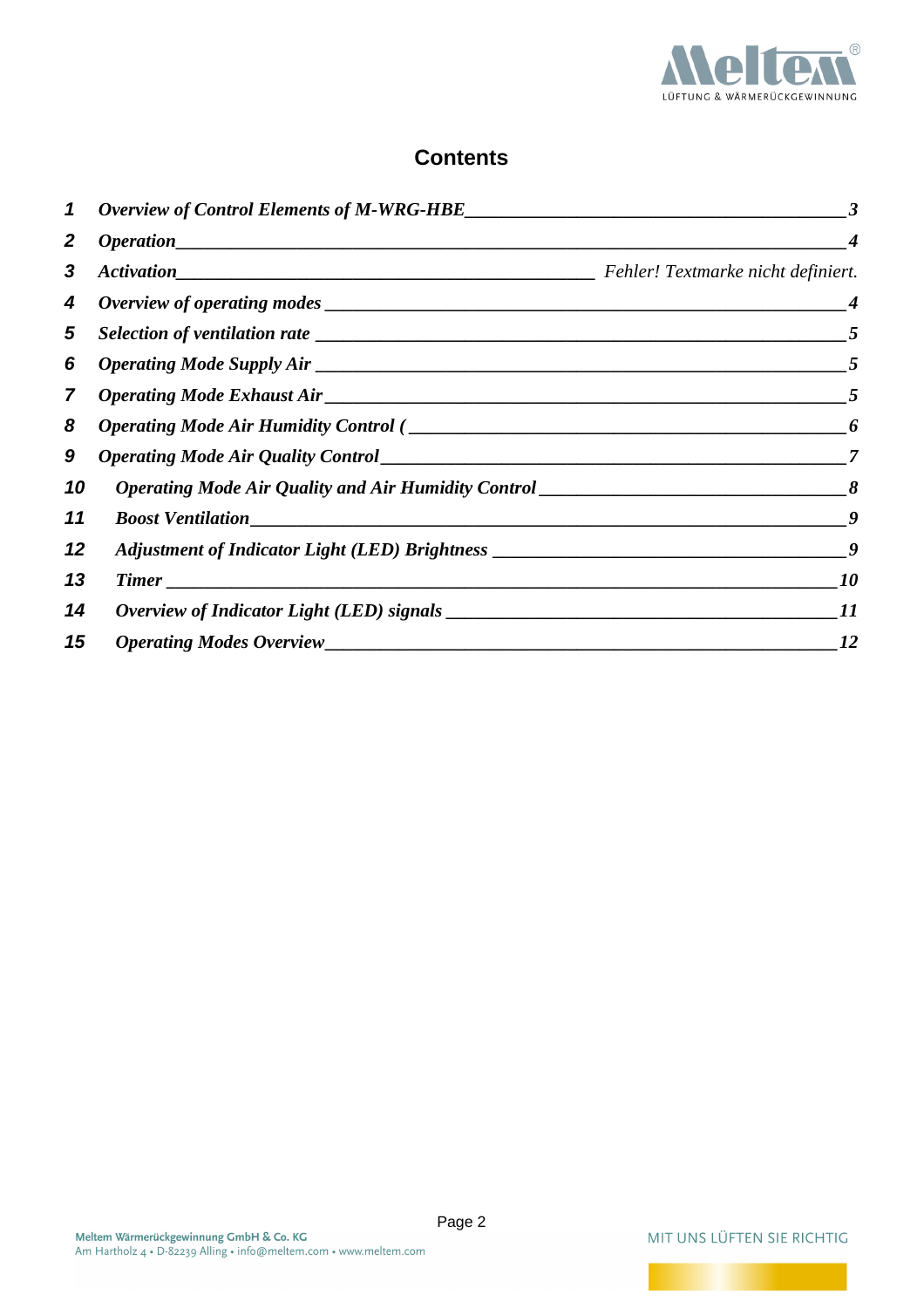

#### **1 Control Elements Overview**



- 1 Scale for ventilation rate selection<br>2 Turn-Switch to select operating mo
- 2 Turn-Switch to select operating modes<br>  $3 \text{Stand-Bv}$
- $3 \text{Stand-By}$ <br> $4 \text{Operating}$
- 4 Operating Mode Supply Air
- 5 Operating Mode Exhaust Air
- 6 Operating Mode Air Humidity Control
- 7 Operating Mode Air Quality Control
- 8 Operating Mode Air Quality and Humidity Control
- 9 Multicolor Status Indicator Light (LED)
- 10 Scale for nominal value setting of humidity and air quality levels
- 11 Rotary knob for nominal value setting of humidity and air quality levels
- 12 Push-Button for boost ventilation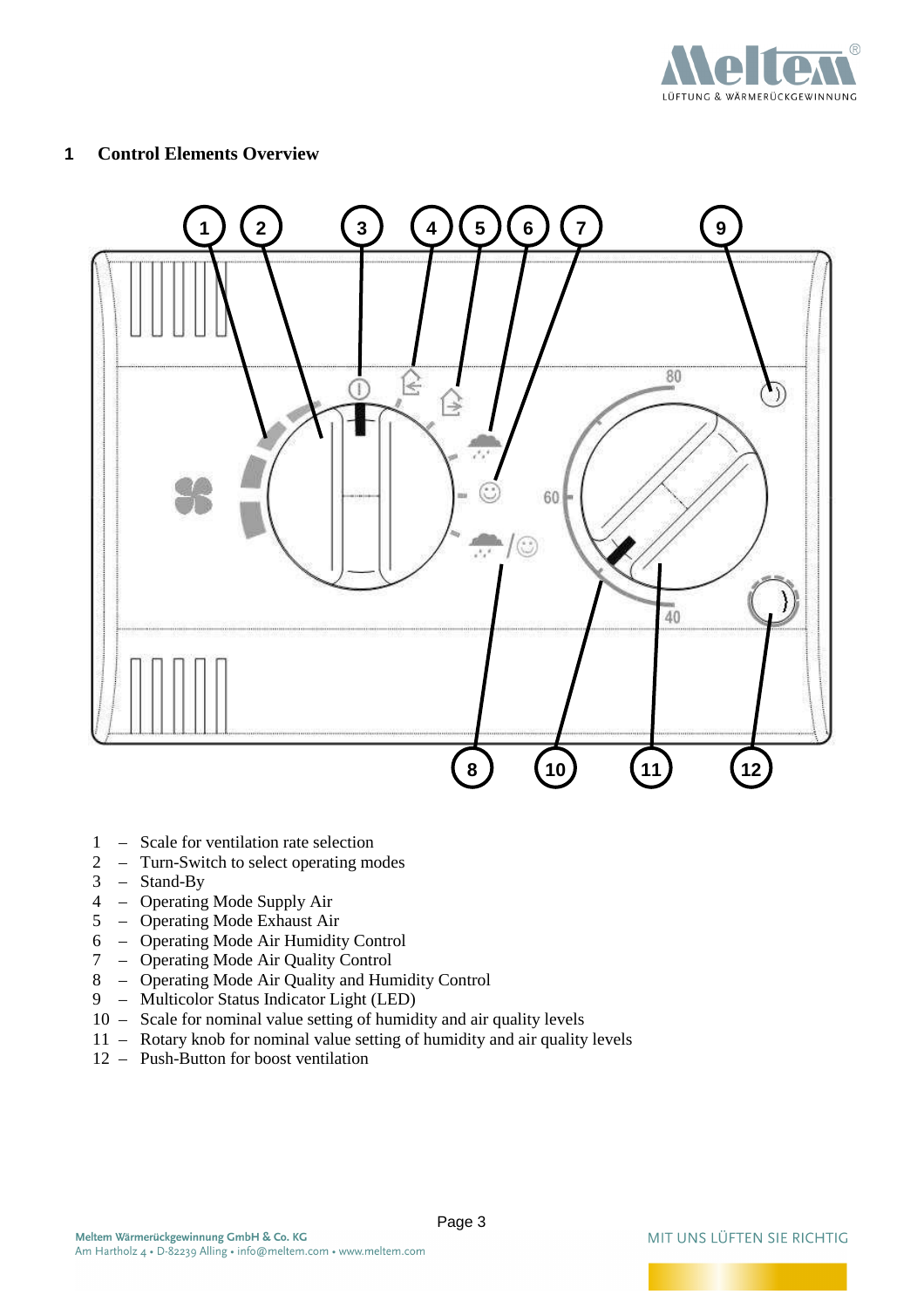

#### **2 Initial Operation**

M-WRG-HBE is a remote control terminal for the ventilation unit M-WRG-S/Z-A. The control terminal and the ventilation unit should both be installed in the same room. The control terminal does not have a separate power supply it is powered by the ventilation unit. Therefore the ventilation unit has always to be switched on first, before the control terminal can be used.



## **3 Start-Up**

The ventilation unit has to be switched on first. In case of a malfunction (Control Terminal gets no response from the ventilation unit) the Status Indicator Light (LED) will start flashing (white)

The position of the turn switch determines the operating mode of the ventilation unit. Dial the Turn-Switch (2) into Position  $\mathbb O$  to enter the standby mode of the ventilation unit..

#### **4 Overview of operating modes**

The selection of the operating modes will be done with the Turn-Switch (2). The following modes are available:

- Ventilation rate
- Supply Air (fresh air will be ventilated into the room)
- Exhaust Air (stale air will be extracted from the room)
- Air Humidity Control
- Air Quality Control
- Combined Air Quality and Air Humidity Control
- Standby

The selected operating mode will be stored automatically. After a power failure the selected mode will be resumed.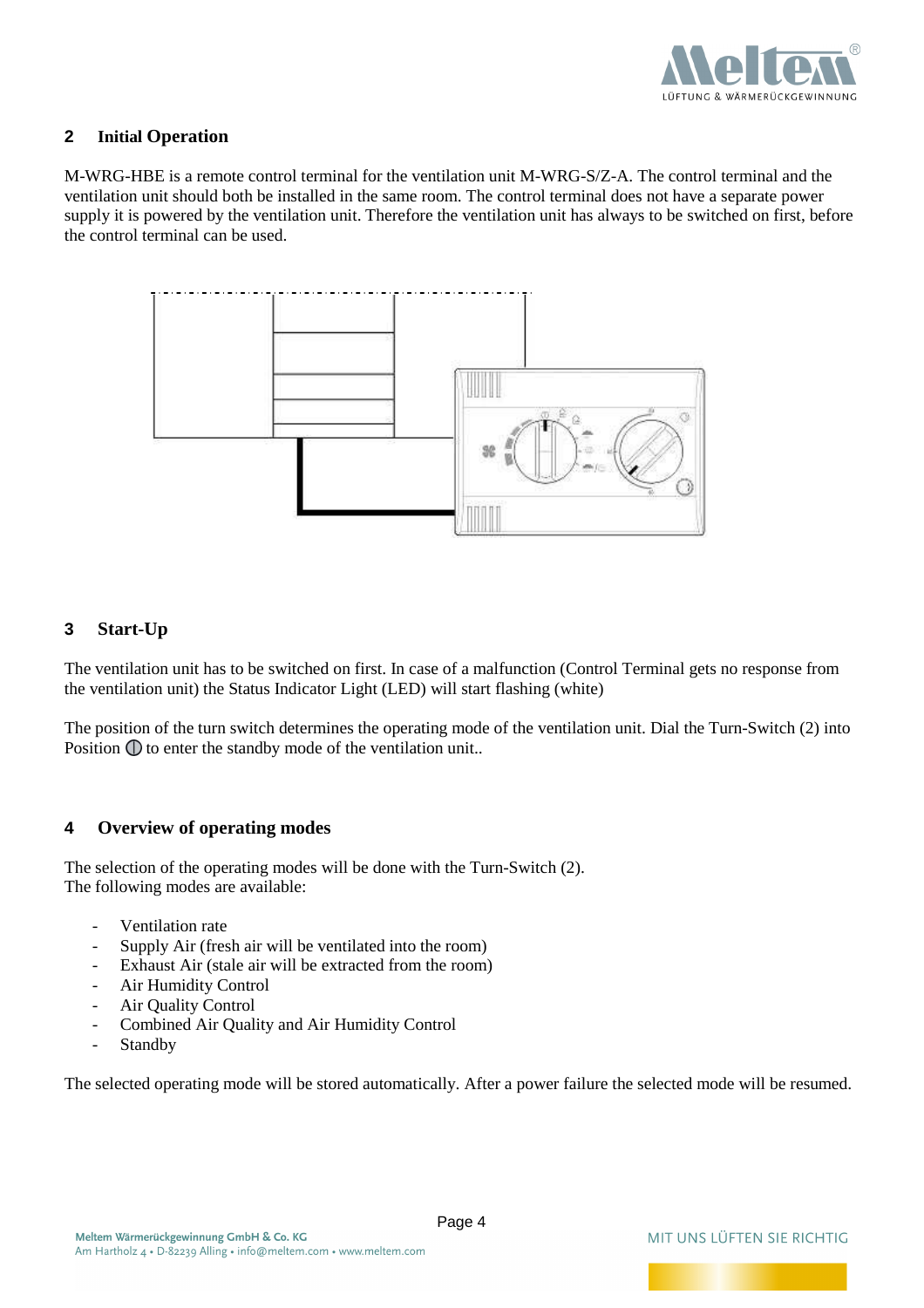

#### **5 Selection of ventilation rate**

Select the ventilation rate by dialing the turn switch left to the desired position on the scale for ventilation rate.

| rate | Air volume                      |
|------|---------------------------------|
|      | $15 \text{ m}^3/\text{h}$       |
| 2    | $30 \text{ m}^3$ /h             |
|      | $40 \text{ m}^3$ /h             |
|      | $60 \frac{\text{m3}}{\text{h}}$ |
|      | $80 \frac{\text{m3}}{\text{h}}$ |



## **6 Operating Mode Supply Air**

Dial the Turn-Switch to the symbol

Two ventilation rates may be selected by turning the rotary knob:

₹,

Positions on the scale for nominal value setting smaller than 60 (Rate 1) will result in an air volume flow of 50  $m<sup>3</sup>/h$ for supply air and 15 m<sup>3</sup>/h for stale air.

Settings above 60 will result in an air volume flow of 100 m<sup>3</sup>/h for supply air and 15 m<sup>3</sup>/h for stale air.

#### **7 Operating Mode Exhaust Air**

Dial the Turn-Switch to the symbol

Two ventilation rates may be selected by turning the rotary knob:

Positions on the scale for nominal value setting smaller than 60 (Rate 1) will result in an air volume flow of 15 m<sup>3</sup>/h for supply air and 50 m<sup>3</sup>/h for stale air.

Settings above 60 will result in an air volume flow of 15 m<sup>3</sup>/h for supply air and 100 m<sup>3</sup>/h for stale air.



Page 5

#### MIT UNS LÜFTEN SIE RICHTIG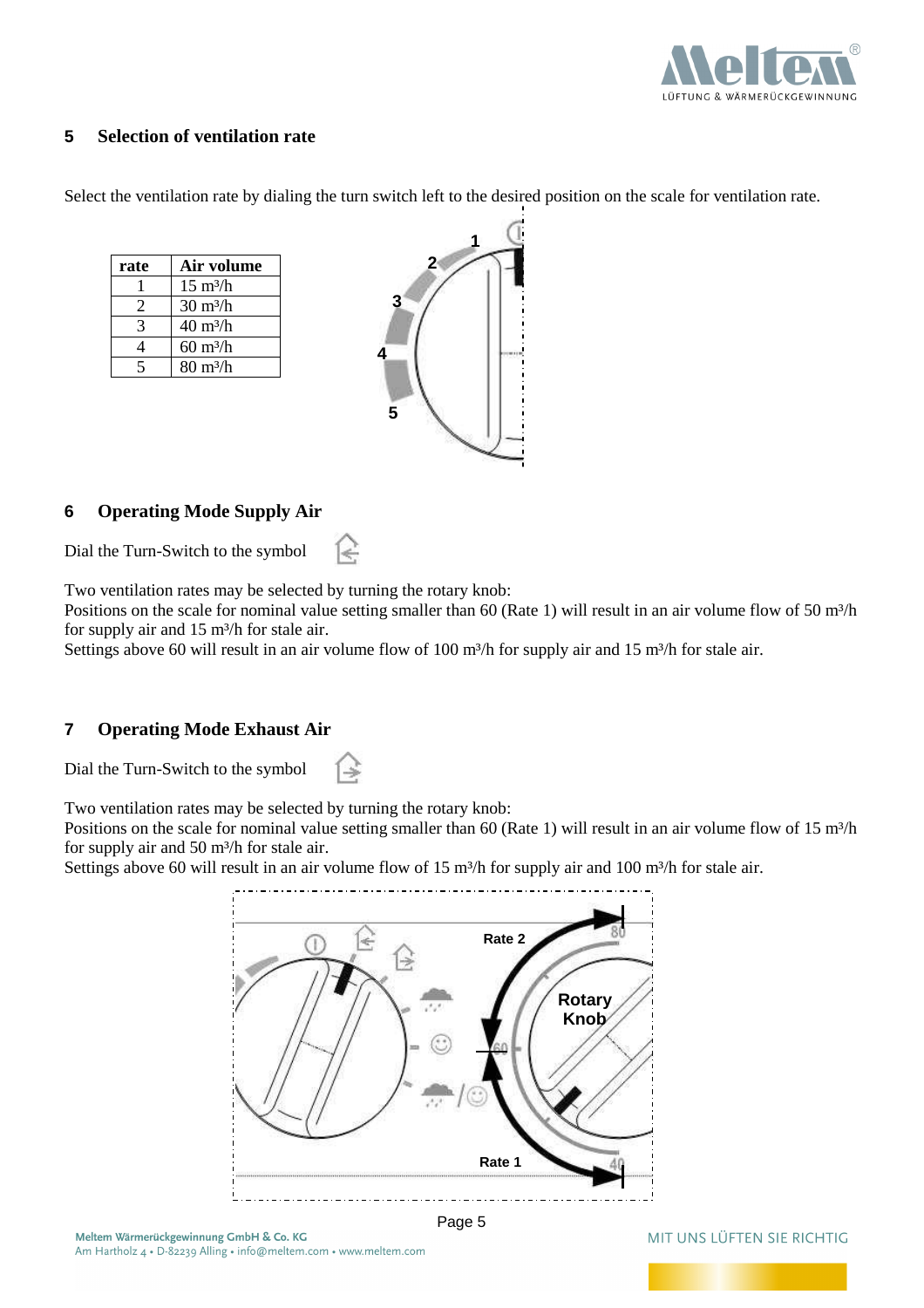

## **8 Operating Mode Air Humidity Control (**

This operating mode is only available for the M-WRG-HBE-F and M-WRG-HBE-FC control terminals.

Dial the Turn-Switch to the symbol  $\triangle$ 

The desired air humidity level can be preset with the rotary knob to values between 40%rF and 80%rF. The control terminal compares the actual and preset air humidity values and calculates automatically the appropriate ventilation rate.

A yellow Status Indicator Light (LED) signals, that the actual air humidity level is higher than the preselected level. A yellow flashing Status Indicator Light (LED) signals, that the actual humidity level is higher than 80%rF In both cases the ventilation rate will be stepwise increased to the maximum rate to achieve an optimal air dehumidification.

A green Status Indicator Light (LED) signals, that the actual air humidity level is less than the preselected level. A green flashing Status Indicator Light (LED) signals, that the actual air humidity level is less than 40%rF In these cases the ventilation rate will be stepwise decreased to minimum level to keep the preselected values for air humidity.

A red flashing Status Indicator Light (LED) signals an error of the air humidity sensor or, that this operating mode is not available for this control terminal



Page 6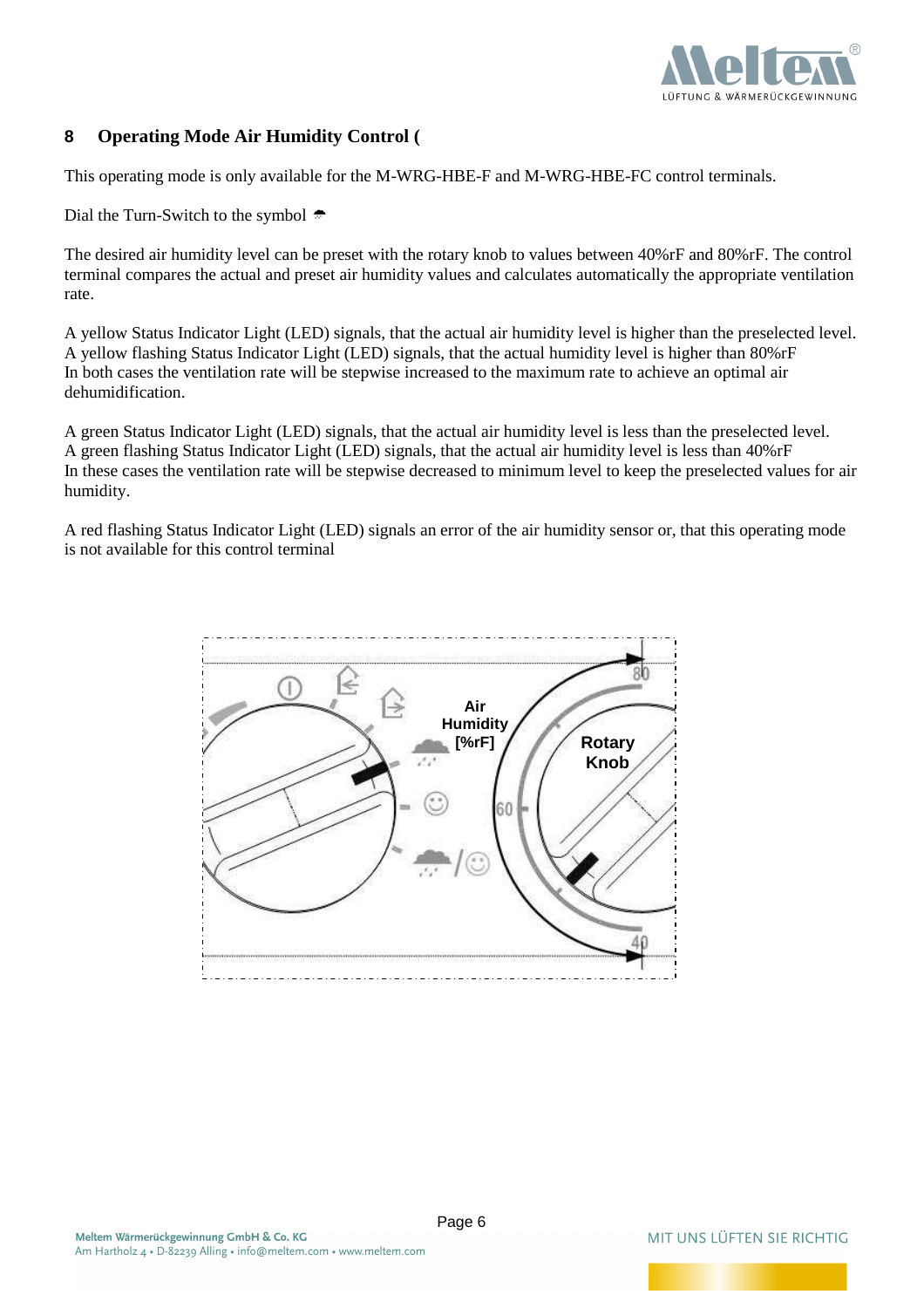

#### **9 Operating Mode Air Quality Control**

This operating mode is only available for the M-WRG-HBE-FC control terminals as it requires a dedicated  $CO<sub>2</sub>$ sensor.

Dial the Turn-Switch to the symbol  $\odot$ 

The desired air quality level can be preset with the rotary knob to values between 500 ppm (≡40 on the Scale for nominal value setting) and 1500ppm (≡80 on the Scale for nominal value setting). The control terminal compares the actual and preset air quality values and calculates automatically the appropriate ventilation rate. Air quality is determined by the concentration of carbon dioxide  $CO<sub>2</sub>$ .

A yellow Status Indicator Light (LED) signals, that the actual air quality level is higher than the preselected level. A yellow flashing Status Indicator Light (LED) signals, that the actual air quality level is higher than 1500 ppm In both cases the ventilation rate will be stepwise increased to the maximum rate to achieve an optimal air quality.

A green Status Indicator Light (LED) signals, that the actual air quality level is less than the preselected level. A green flashing Status Indicator Light (LED) signals, that the actual air quality level is less than 500 ppm In these cases the ventilation rate will be stepwise decreased to minimum level to keep the preselected values for air quality.

A red flashing Status Indicator Light (LED) signals an error of the air quality sensor or, that this operating mode is not available for the control terminal



**Caution: When first starting up the control terminal it needs to stay powered on for at least 4 hours for the calibration of the CO2-sensor! After calibration the air quality control function will be activated.**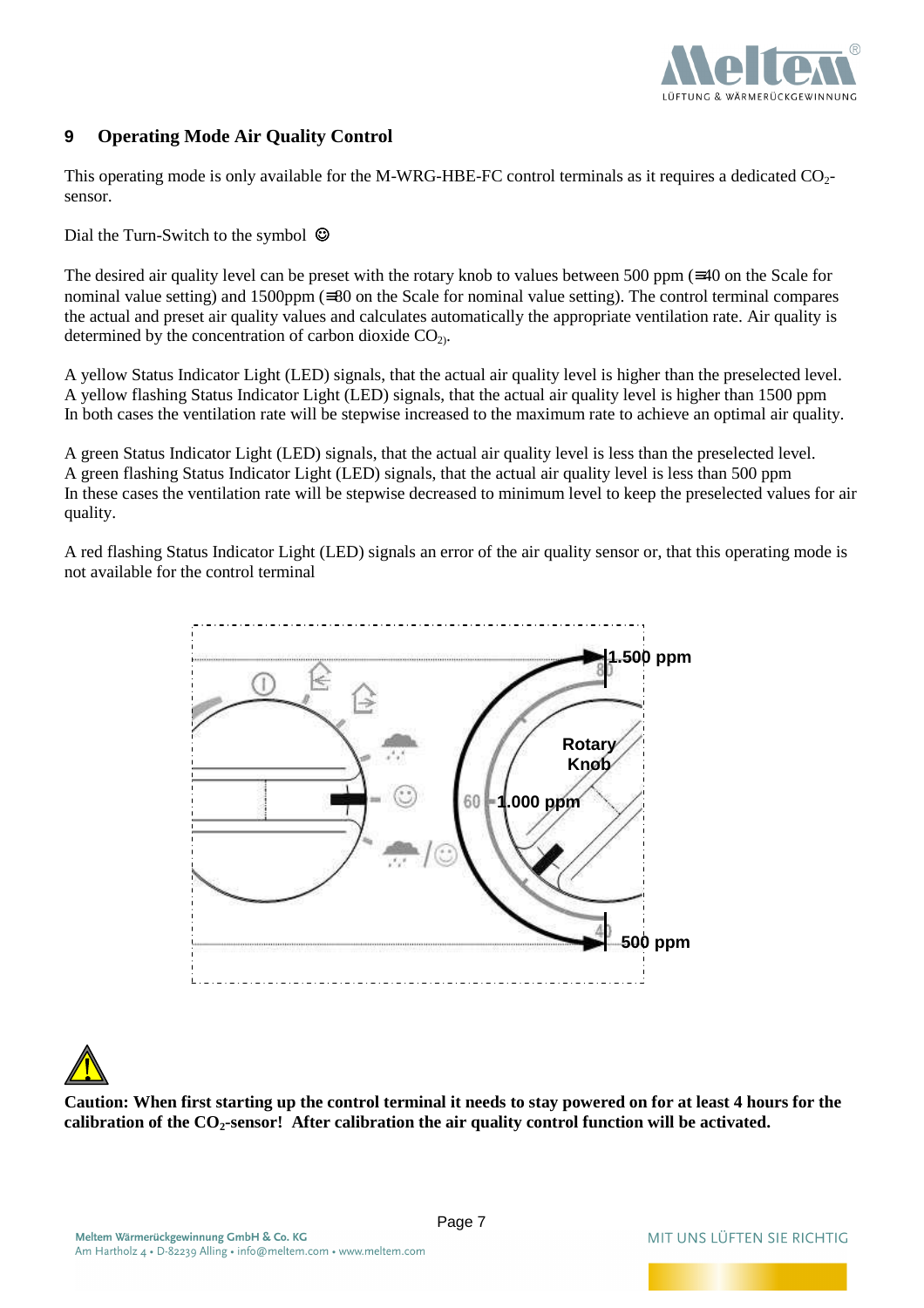

#### **10 Operating Mode Air Quality and Air Humidity Control**

This operating mode combines Air Quality and Air Humidity Control. It is only available for the M-WRG-HBE-FC control terminals as it requires a dedicated  $CO<sub>2</sub>$ -sensor and air humidity sensor..

Dial the Turn-Switch to the symbol **<del>←</del>/◎** 

Preset the desired values for air quality and air humidity with the rotary knob.:

Air humidity:  $40 (= 40\% \text{rF})$  to 80 (= 80%rF) or Air quality:  $40 (= 500$ ppm) to 80 (= 1500ppm)

The control terminal compares the actual and preset air quality and humidity values and calculates automatically the most appropriate ventilation rate.





**Caution: When first starting up the control terminal it needs to stay powered on for at least 4 hours for the calibration of the CO2-sensor! After calibration the air quality control function will be activated.**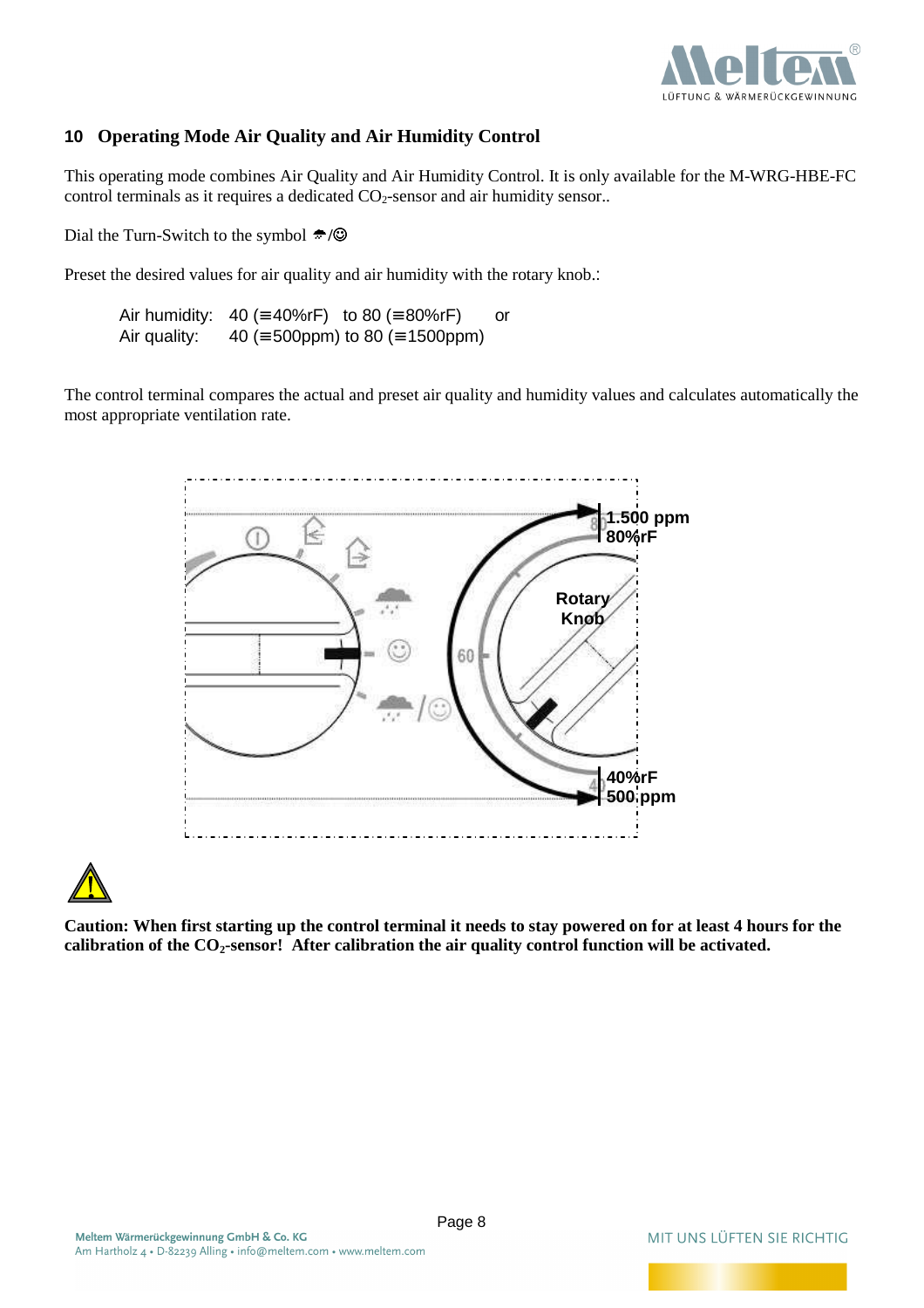

#### **11 Boost Ventilation**

Anytime the boost ventilation can be activated by pressing the Push-Button (12). This is independent of the position of the Turn-Switch (2). Pressing the button again will terminate the boost ventilation immediately.

The boost ventilation will run for 30 minutes with an hourly air volume of 100m<sup>3</sup>/h. While the boost ventilation is active, the Status Indicator Light (LED) will turn blue.

After termination of the boost ventilation the operating mode as selected by the Turn-Switch will be resumed.



#### **12 Adjustment of Indicator Light (LED) Brightness**

The brightness of the Indicator Light (LED) can be adjusted with the following steps: :

- Carefully rotate the Turn-Switch (2) left all the way to the stop (caution: do not overtighten !)
- Press and hold the Push-Button (12) for boost ventilation. The brightness of the Indicator Light (LED) will continuously increase and decrease.
- When the desired brightness is reached, release the Push-Button. Indicator Light (LED) will burn green with the adjusted brightness.

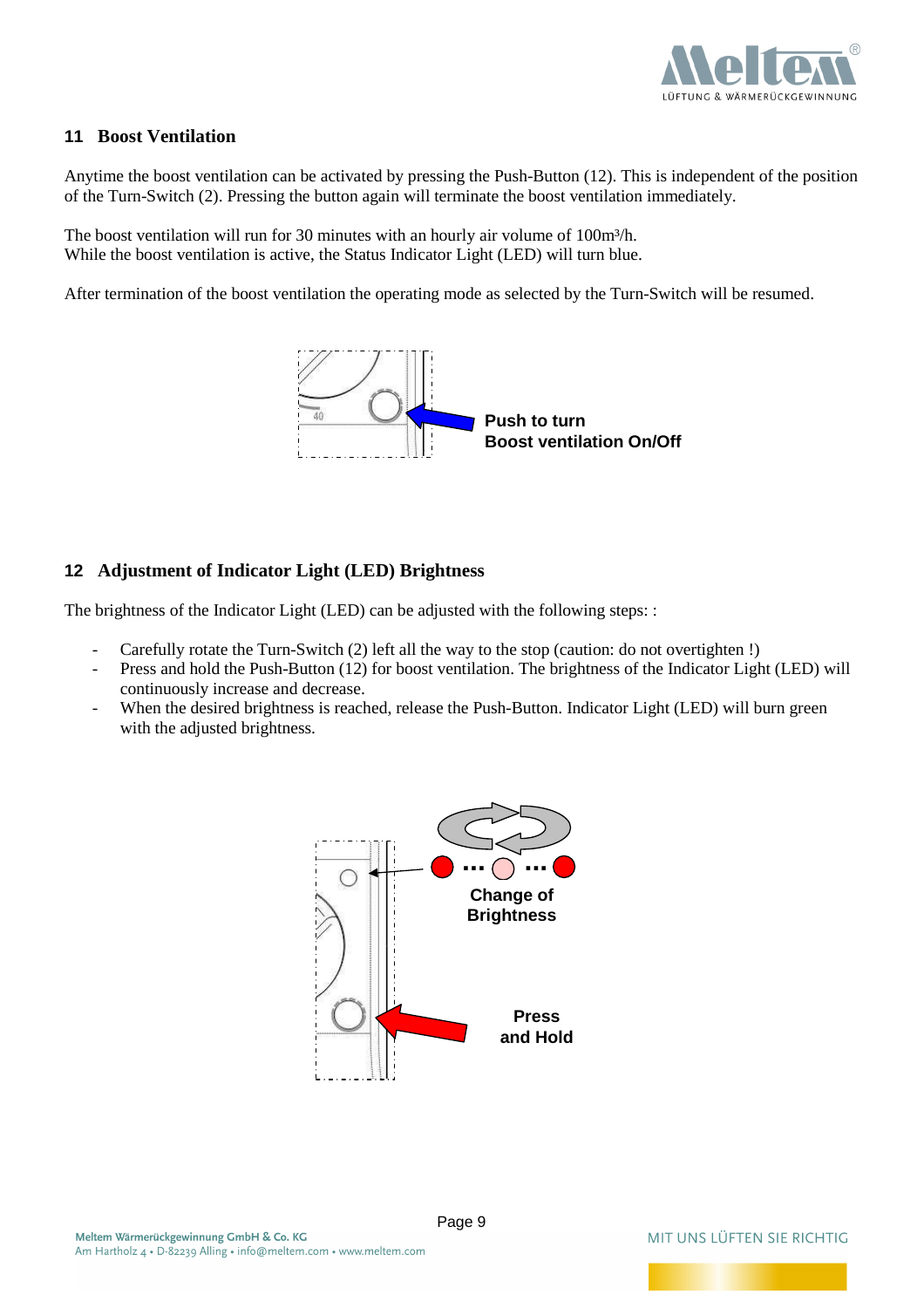

#### **13 Timer**

An external timer can be used to run the M-WRG-HBE remote control terminal in a predefinable operating mode.

The operating mode has to be entered and stored in the control terminal first:

Switch of timer

Rotate Turn-Switch to desired mode

Switch on timer, the Indicator Light (LED) starts to flash turquoise

When the flashing of the LED stops, switch of timer again

Wait 5 seconds to enable the control terminal to store operating mode

Anytime the timer switches to ON the control terminal will activate the stored operating mode. The Indicator Light (LED) starts to flash turquoise and then changes to steady light.

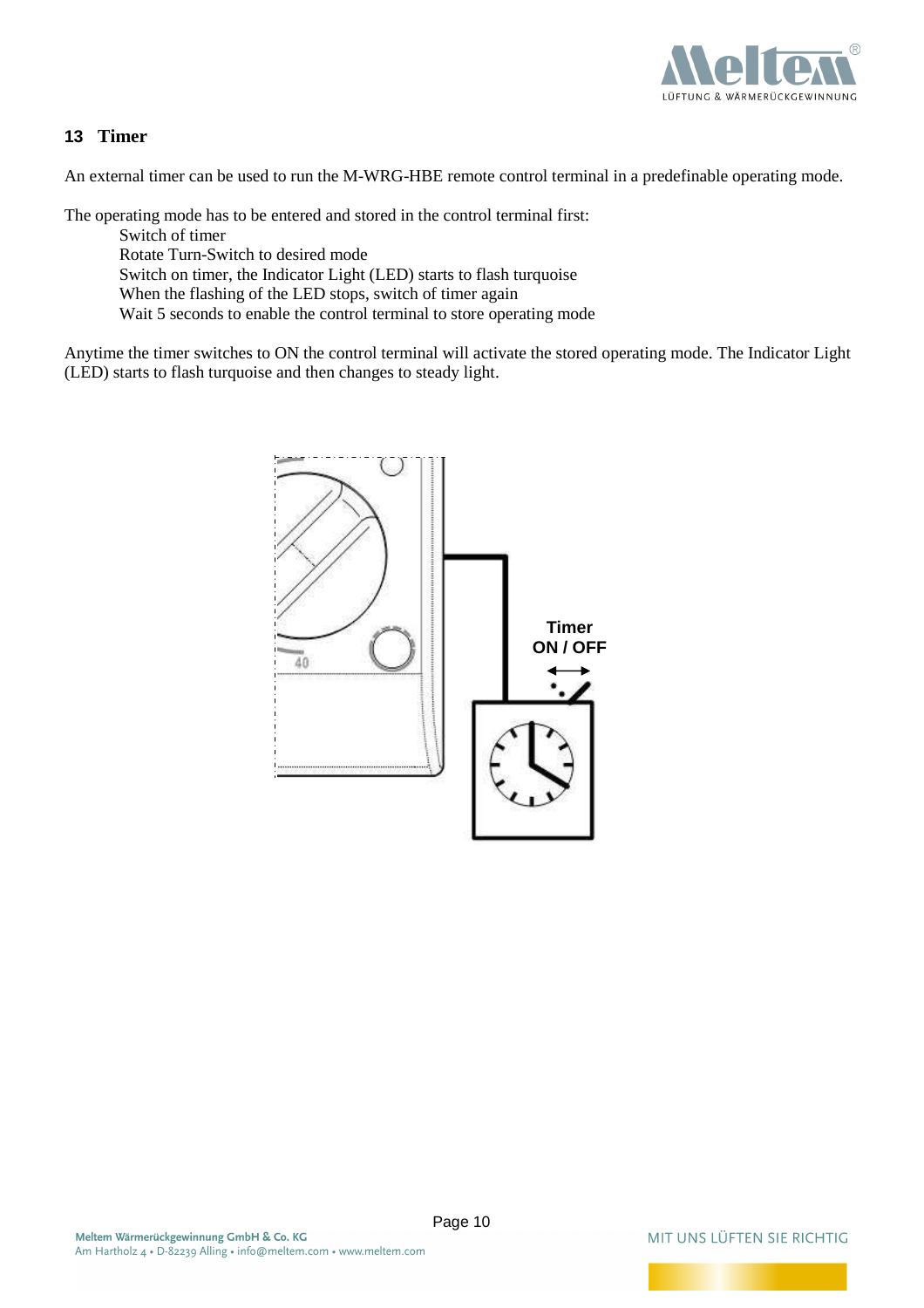

#### **14 Overview of Indicator Light (LED) signals**

#### Operating Mode



- No response from ventilation unit
	- Operating
- Operating mode not available or Error

#### Operating Mode Air Quality or Air Humidity Control



 actual value is higher than maximum value (no preselection possible) actual value is higher than preselected value actual value is lower than preselected value actual value is lower than minimum value (no preselection possible)

#### Boost Ventilation



Timer



 Control Terminal ready to store operating mode for timer operation Switch off timer to store operating mode (if reprogramming required)

Timer active